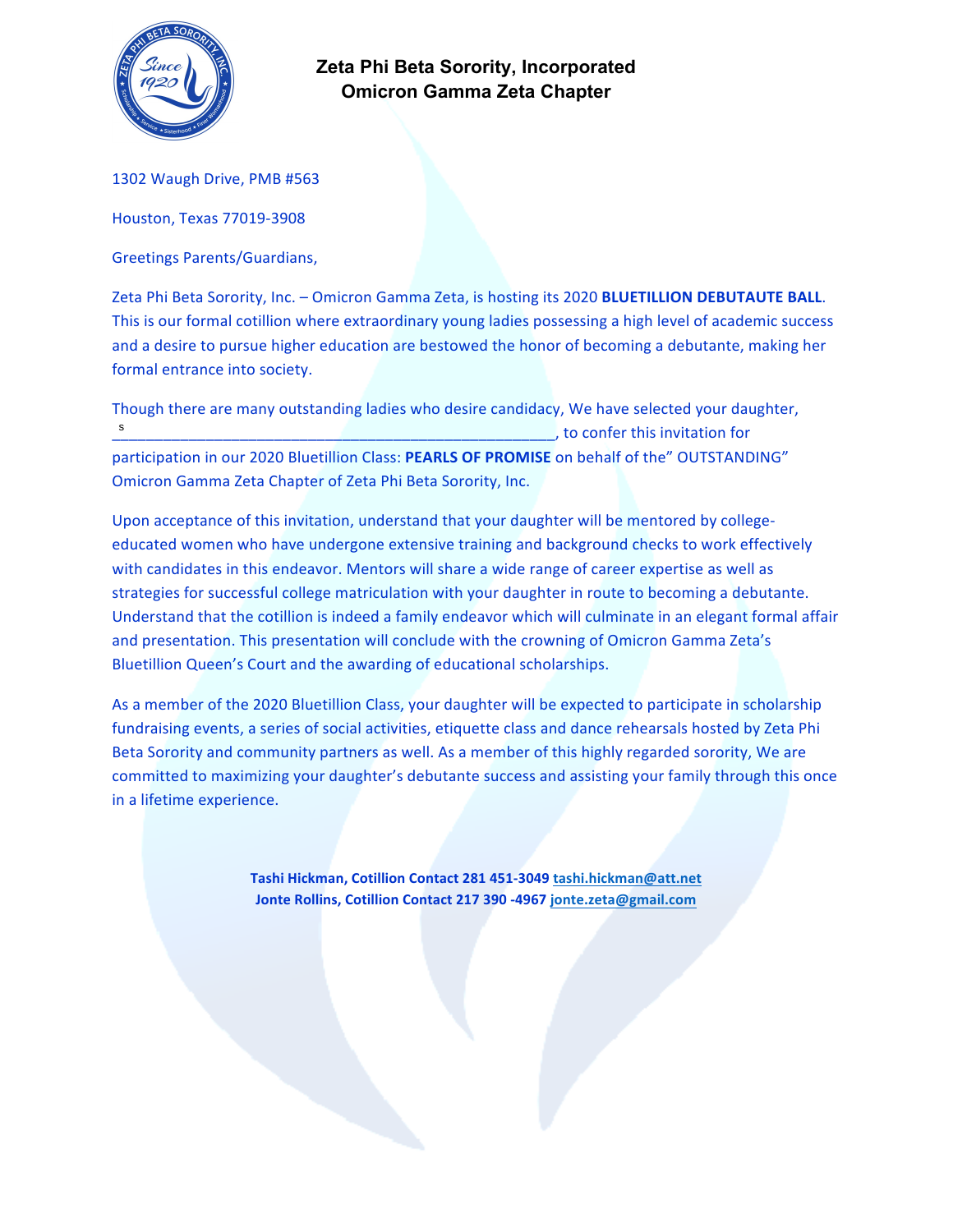

The Omicron Gamma Zeta Chapter of Zeta Phi Beta Sorority will be presenting a new generation of young women to society and to the community on March 7, 2020. The Bluetillion Season will include participation in seminars, community outings, dance rehearsals, selling program ads and tickets. Omicron Gamma Zeta will host a beautiful, formal debutante affair, where all participants will receive recognition and scholarships will be awarded to deserving young women. As a part of the Bluetillion, all participants will take part in and represent Zeta Phi Beta Sorority, during the debutante season at various community functions and events. Ms. Bluetillion Queen and her court will also be crowned at the Bluetillion Ball. We are so very excited that your daughter and family will be a part of this everlasting and outstanding LEGACY.

Eligibility and Requirements:

- 1. Debutantes- Juniors and Graduating Seniors Only
- 2. A completed and signed application including, the consent forms and media release
- 3. Three (3) completed recommendation forms from a school official/representative, a community Leader (i.e. minister), employer, or member of Zeta Phi Beta Sorority, Inc. (not a relative)
- 4. A copy of high school transcript with a minimum of 2.5 GPA
- 5. Official transcripts will be requested
- 6. 100.00-dollar non-refundable fee, due on October 21, 2019. Please include all parts of the application in the same envelope as requested below:

Return to:

Zeta Phi Beta Sorority Omicron Gamma Zeta Attn: Cotillion Committee 1302 Waugh Drive, PMB #563 Houston, TX 77019-3908 or email applications to: bluetillion2020@yahoo.com Application must be received by October 19, 2019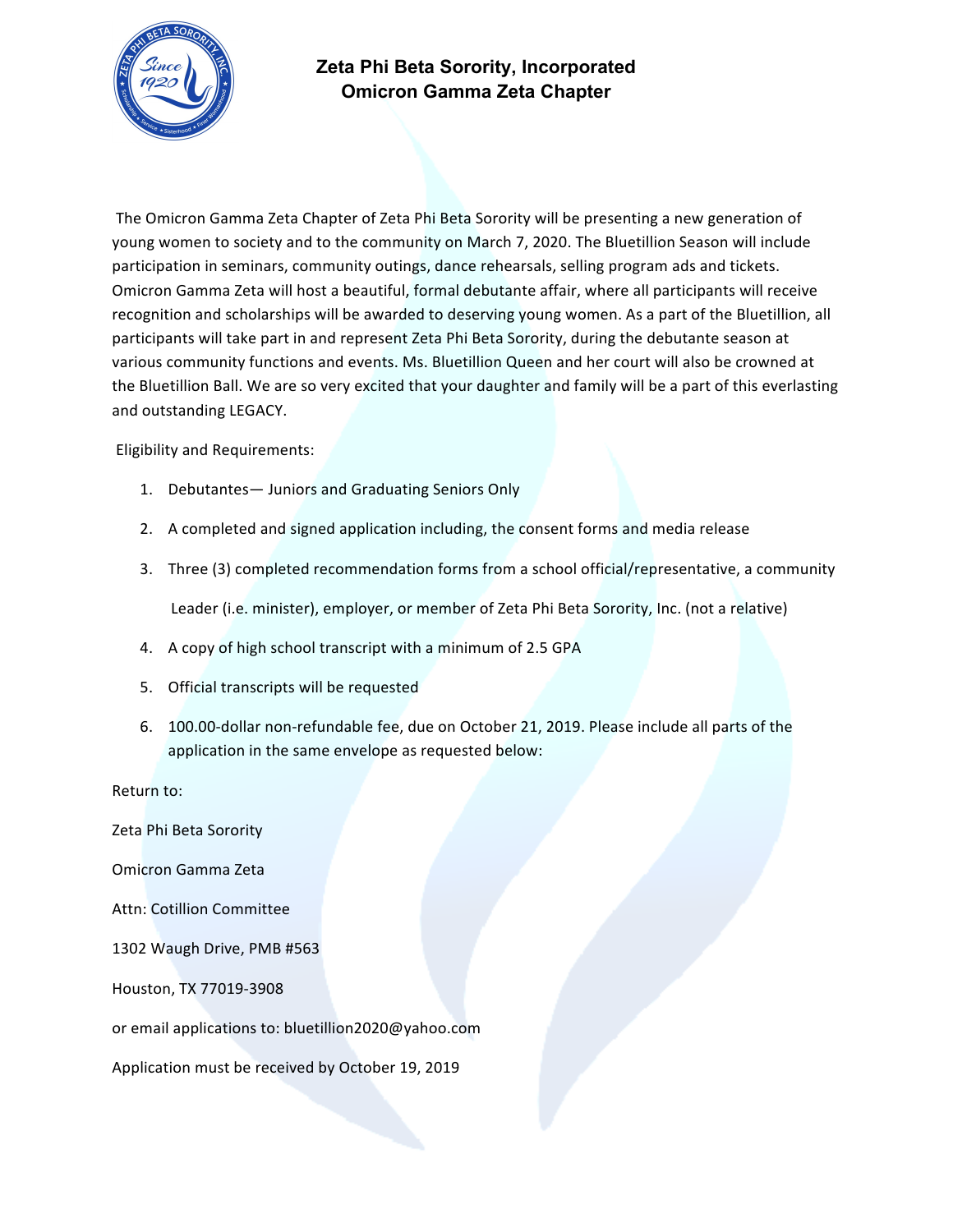

Zeta Phi Beta Sorority, Incorporated

Omicron Gamma Zeta

1302 Waugh Drive, PMB # 563

Houston, Texas 77019-3908

2019 Bluetillion Debutante

Candidate Application

| Grade: ______ Age: ____ |  |  |
|-------------------------|--|--|
|                         |  |  |
|                         |  |  |
|                         |  |  |
|                         |  |  |
|                         |  |  |
|                         |  |  |
| Mother/Guardian         |  |  |
|                         |  |  |
| Father/Guardian         |  |  |
|                         |  |  |
| School Name / Address   |  |  |
|                         |  |  |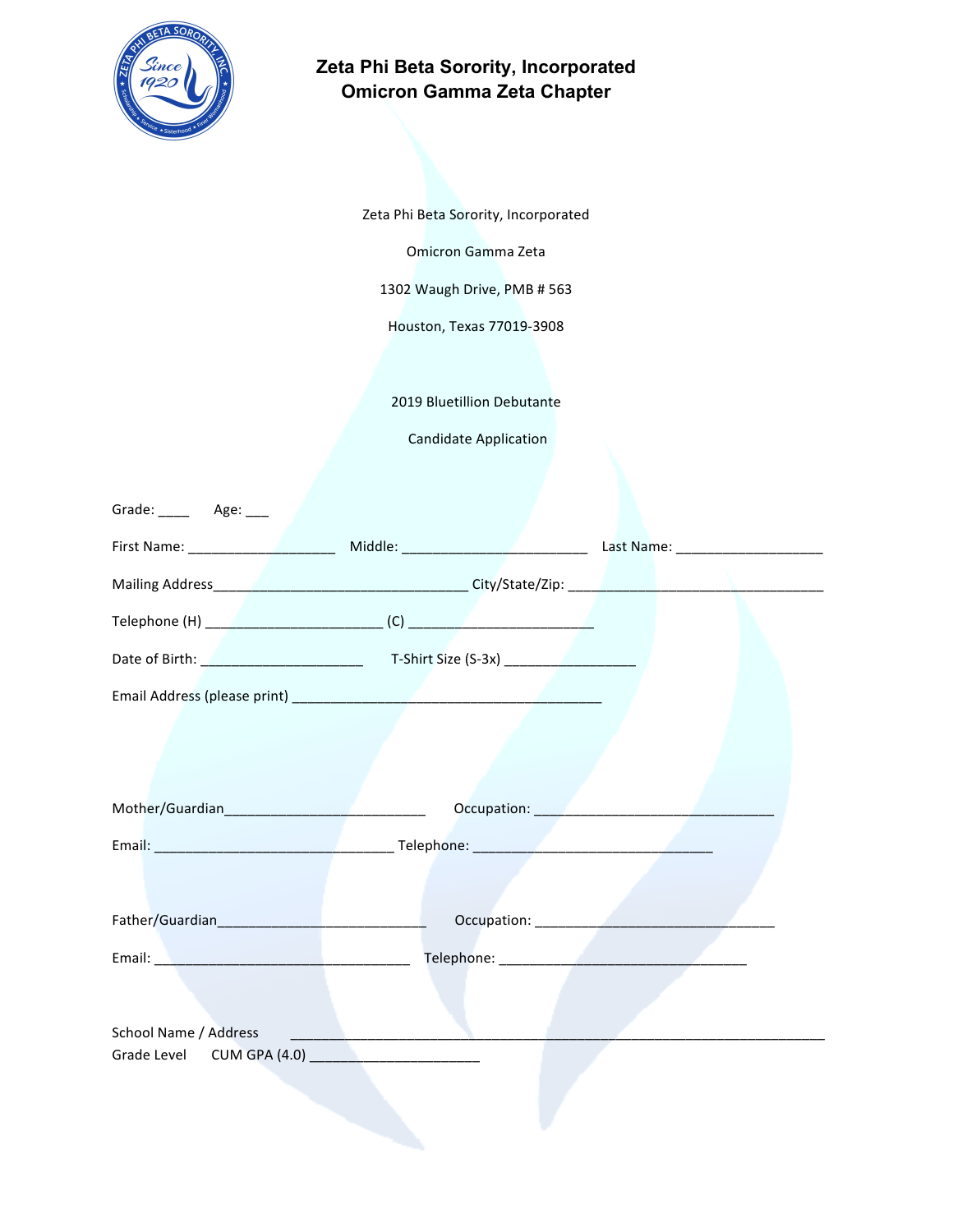

| Student Involvement:                                                                                                                                                                                                                                                                                                                                                                                                                                          |
|---------------------------------------------------------------------------------------------------------------------------------------------------------------------------------------------------------------------------------------------------------------------------------------------------------------------------------------------------------------------------------------------------------------------------------------------------------------|
| Honor/Awards:                                                                                                                                                                                                                                                                                                                                                                                                                                                 |
|                                                                                                                                                                                                                                                                                                                                                                                                                                                               |
| Community/Church Involvement:                                                                                                                                                                                                                                                                                                                                                                                                                                 |
|                                                                                                                                                                                                                                                                                                                                                                                                                                                               |
| Talents/Interests:                                                                                                                                                                                                                                                                                                                                                                                                                                            |
| How did you hear about the Zeta Bluetillion?                                                                                                                                                                                                                                                                                                                                                                                                                  |
| <b>Candidate Agreement</b>                                                                                                                                                                                                                                                                                                                                                                                                                                    |
| I affirm that all statements made in this application are true. I agree to participate in all Bluetillion Debutante<br>activities, which includes but are not limited to, rehearsals, seminars, community service and fundraising. I assert<br>that I will exemplify exceptional academic and moral behavior during the course of the Bluetillion Season Ball/. Any<br>violations of the above criteria will be just reason to be removed from participation. |

I also agree to include my parents/guardians in all communications and activities.

| Applicant's Signature: | Date: |
|------------------------|-------|
|                        |       |
|                        |       |
| Parent(s) Signature:   | Date: |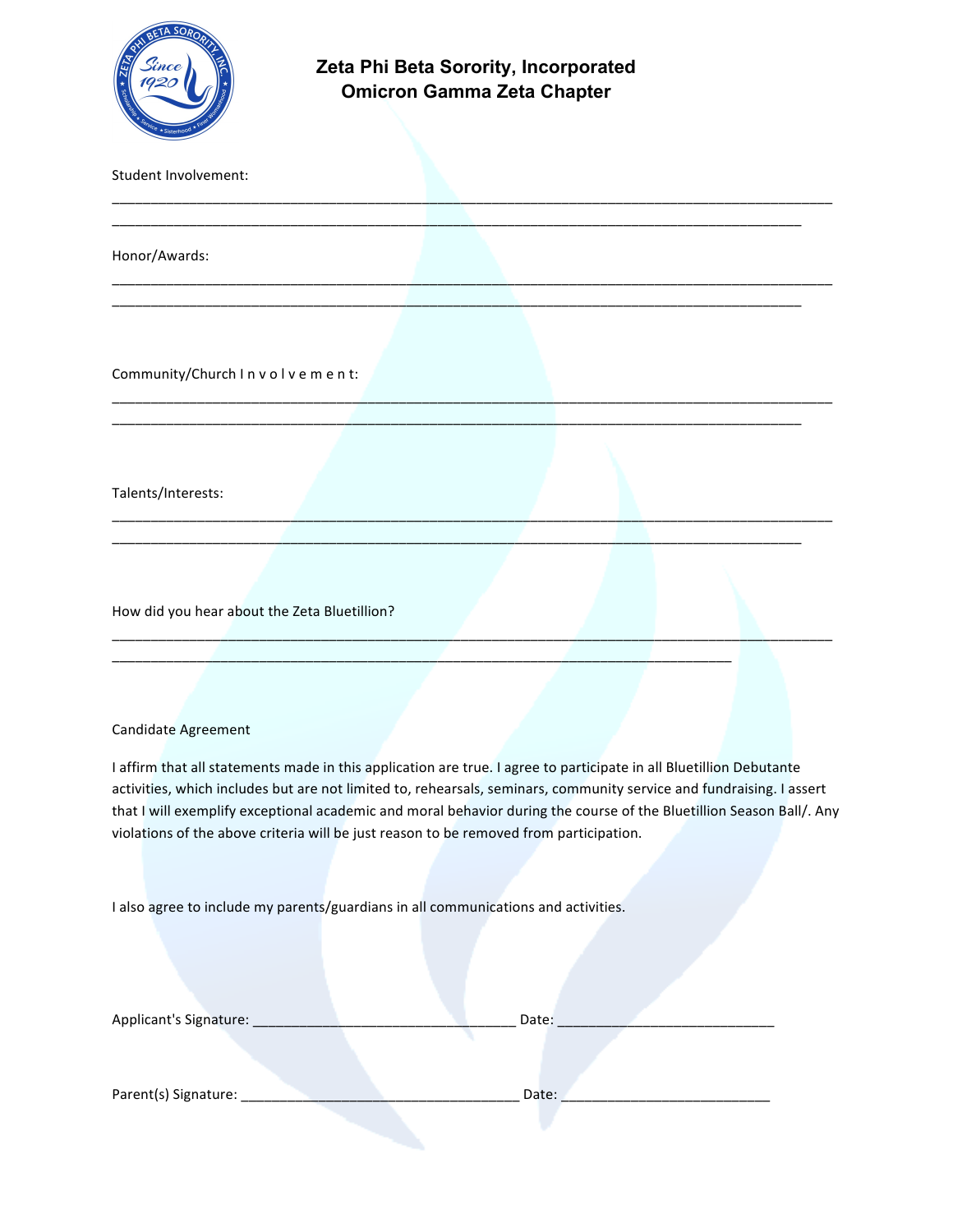

 2020 BLUETILLION DEBUTAUNTE BALL

PARENTAL CONSENT FORM

Candidate's Full Name \_\_\_\_\_\_\_\_\_\_\_\_\_\_\_\_\_\_\_\_\_\_\_\_\_\_\_\_\_\_\_\_\_\_\_\_\_\_\_\_\_\_\_\_\_\_\_\_\_\_\_\_\_\_

In case of emergency in parent/guardian's absence, please notify:

Address: \_\_\_\_\_\_\_\_\_\_\_\_\_\_\_\_\_\_\_\_\_\_\_\_\_\_\_\_\_\_\_\_\_\_\_\_\_\_\_\_\_\_\_\_

Name: \_\_\_\_\_\_\_\_\_\_\_\_\_\_\_\_\_\_\_\_\_\_\_\_\_\_\_\_\_\_\_\_\_\_\_\_\_\_\_\_ Phone: \_\_\_\_\_\_\_\_\_\_\_\_\_\_\_\_\_\_\_\_\_\_\_\_\_\_\_\_

Parent/Guardian Statement:

If selected, I give permission for my daughter to participate in the 2019 BLUETILLION seminars, events and Debutante Ball.

I understand that it will be my responsibility to provide the fees necessary to cover the cost of participation for my daughter. I will support the fundraising efforts of this organization, and will meet all deadlines in order to ensure proper inclusions in publications and materials. This includes, but is not limited to, the non-refundable application fee.

I understand that this is a family affair and I agree to participate in the PARENT ORGANIZATION in planning activities and events.

Signed: 

(Parent/Guardian Signature) Printed name

| Parent(s) Signature: |  |  |  |
|----------------------|--|--|--|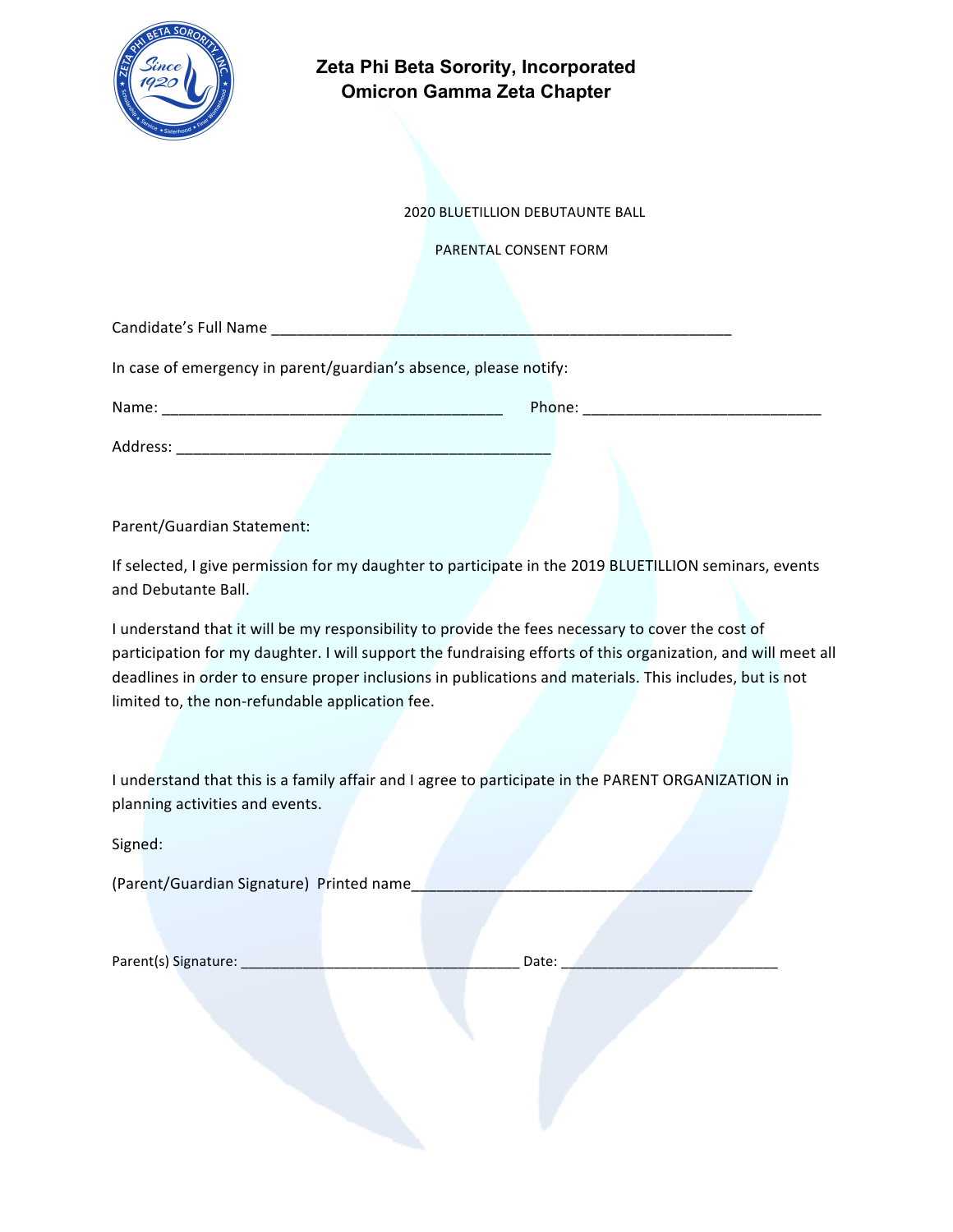

MEDIA RELEASE:

I grant Zeta Phi Beta Sorority, Inc. the unlimited right to use and/or reproduce photographs or likenesses in any legal manner for the internal or external promotional and information activities of Zeta Phi Beta Sorority, Inc. I agree to allow my daughter to be interviewed and/or photographed by representatives of the external news media in relation to any and all coverage of Zeta Phi Beta Sorority, Inc. in which he/she is involved.

I agree to allow my daughter work and/or photograph to be published on the Zeta Phi Beta Sorority, Inc. national and local chapter Web site/Internet pages, and publications. I further understand that by signing this release, I waive any and all present or future compensation rights to the use of the above stated material(s)

Signed: 

(Parent/Guardian Signature) Printed name

Signed:  $\Box$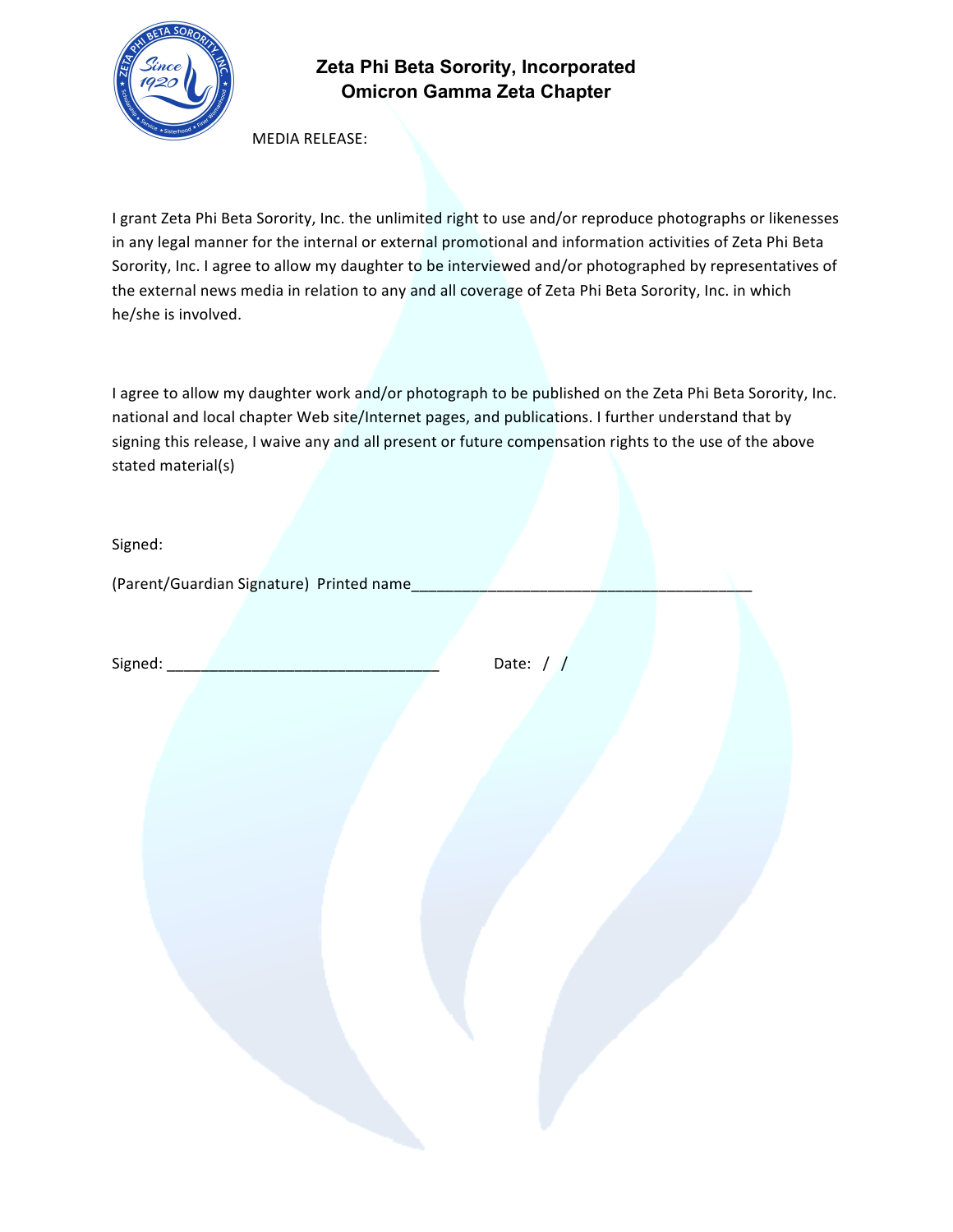

**Financial Requirements:**

### **Please KEEP For Your Records**

Program Fee= \$600 which includes all activities workshops, pictures, dance rehearsals, and Bluetillion T-shirt, includes 100 dollar nonrefundable fee, due November 3, 2019.

Table Sales= Each Debutante will be required to sell 9 tickets (one table) to the Ball at \$75/ticket

Patron Ads= each debutante will be required to raise a minimum of \$1000 in Patron Ads (Patron Ads range From \$25.00-\$150.00) Debutantes will compete for the Royal Court and Academic Scholarships Ms. Bluetillion (Queen) 1<sup>st</sup> Place, \$2500.00 Ms. Bluetillion Princess, 2<sup>nd</sup> Place, \$1500.00 and

Bluetillion Duchess 3<sup>rd</sup> place, \$1000.00

Royal Court Winners Criteria: \*Fundraising

\*Attending all required activities and events

- \*Academic Standings
- \*Attitude and Character

\* Royal court will be chosen by the Bluetillion Committee of Omicron Gamma Zeta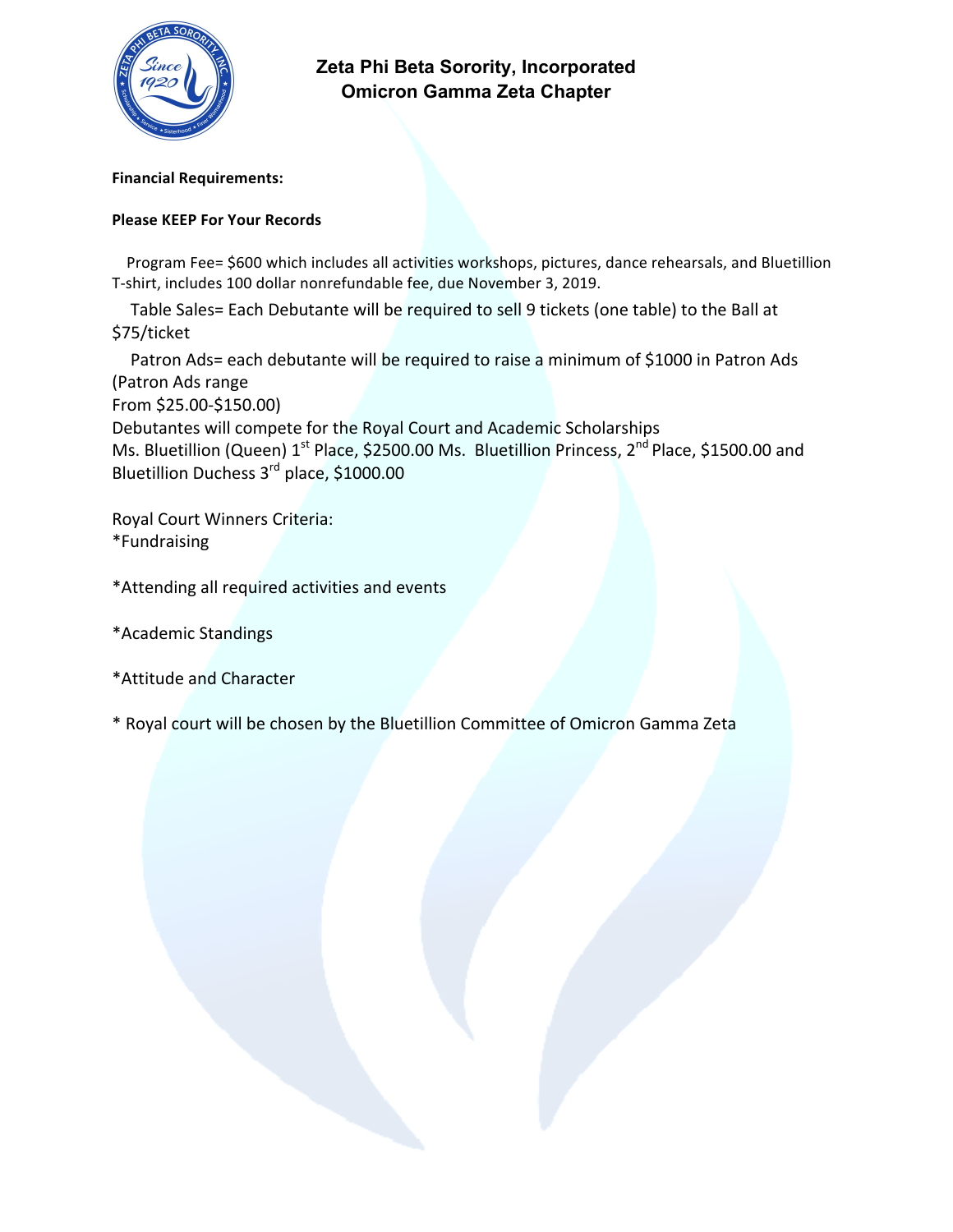

**Please KEEP For Your Records**

#### **Things to consider:**

The applicant must attend The **BLUETILLION Ball on March 7, 2020**. If this date does not work for you, please consider applying next year. Being a debutante in the 2019 - 2020 Bluetillion Program requires hard work and will reap great rewards, including scholarship money to winning participants. Therefore, there are some significant expectations for each young lady.

#### **Expectations of all Debutantes:**

 $\boxtimes$ Pay a \$600 program fee to be paid in monthly installments. (\$100 nonrefundable fee submitted upon acceptance into the cotillion class).

 $\boxtimes$ Raise a minimum of \$1000 through Ad sales in the Souvenir Booklet

 $\boxtimes$ Sell at least 9 Ball tickets (one table at a cost of \$75 per ticket) to friends, family and other supporters.

 $\boxtimes$ Attend all scheduled program events

 $\boxtimes$ Have an adult escort for the presentation (typically a father or father figure) and an escort

 $\boxtimes$ Attend all dance rehearsals

 $\boxtimes$ Learn and perform, with a partner, simple to moderate dance routines

 $\boxtimes$ Respectfully participate in all sessions approximately twice a month for 2 hours

 $\boxtimes$  Follow the direction of the Bluetillion staff/instructor/volunteers

 $\boxtimes$ Stay with the group while on site and on outings